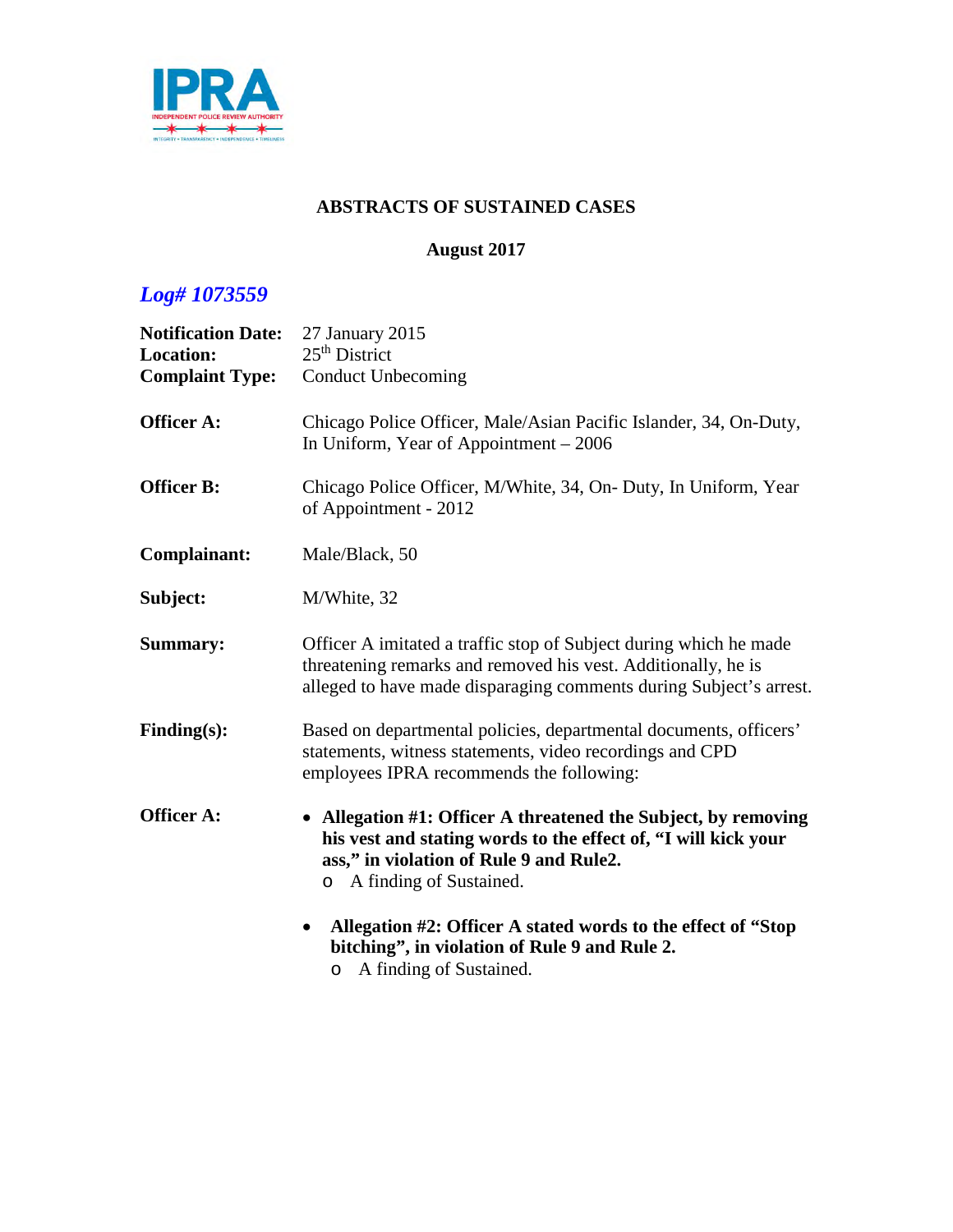

- **Allegation #3: Officer A stated words to the effect of "Tell your bitch to be quiet," in violation of Rule 9 and Rule 2.** o A finding of Sustained.
- **Allegation #4: Officer A grabbed and threw Subject to the ground, in violation of Rule 8 and Rule 2.**
	- o A finding of Unfounded.
- **Allegation #5: Officer A pushed Subject's face down on the ground, in violation of Rule 8 and Rule 2.**
	- o A finding of Unfounded.

A penalty of **25 DAYS SUSPENSION** was recommended for the sustained allegations.

**Officer B: Allegation #1: Officer B observed misconduct, when Officer A threatened the Subject, by removing his vest and stating words to the effect of "I will kick your ass" and failed to report the same, in violation of Rule 6, G.O. 08-01-02.** o A finding of Sustained**.**

> A penalty of **6 DAYS SUSPENSION** was recommended for the sustained allegations.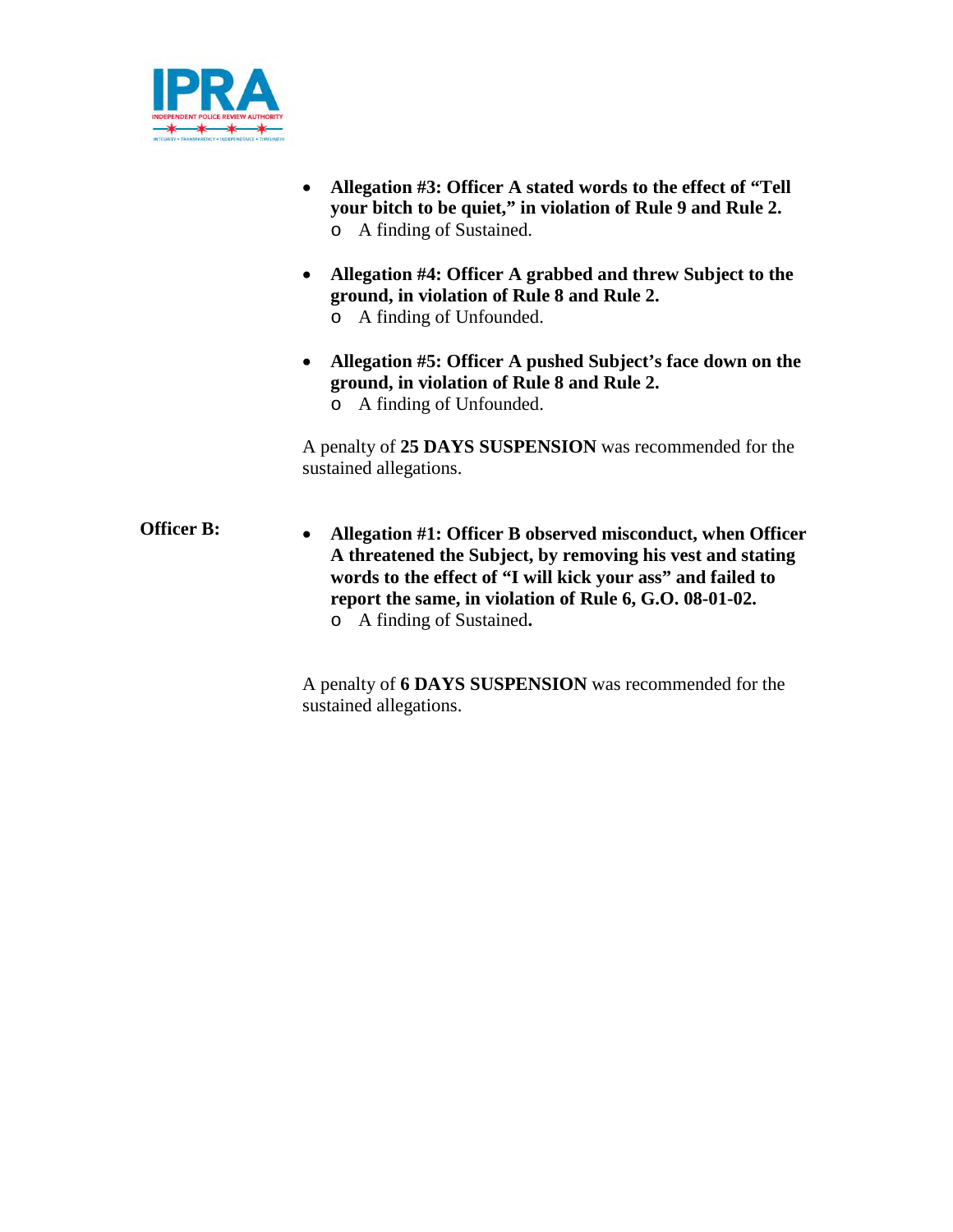

| <b>Notification Date:</b><br><b>Location:</b><br><b>Complaint Type:</b> | 01 May 2015<br>09 <sup>th</sup> District<br>Firearm Discharge With Hits/On Duty                                                                                                                                                                                                                                                                                                                                                                                                                                                                                                                                                                                                                                                                                                                                                                                                                                         |
|-------------------------------------------------------------------------|-------------------------------------------------------------------------------------------------------------------------------------------------------------------------------------------------------------------------------------------------------------------------------------------------------------------------------------------------------------------------------------------------------------------------------------------------------------------------------------------------------------------------------------------------------------------------------------------------------------------------------------------------------------------------------------------------------------------------------------------------------------------------------------------------------------------------------------------------------------------------------------------------------------------------|
| <b>Officer A:</b><br><b>Officer B:</b>                                  | Chicago Police Officer, Male/Black, 46, On-Duty, In Uniform,<br>Year of Appointment – 1994<br>Chicago Police Officer, Male/Black, 41, In Uniform, Year of<br>Appointment - 1999                                                                                                                                                                                                                                                                                                                                                                                                                                                                                                                                                                                                                                                                                                                                         |
| Complainant:                                                            | Male/S, 58                                                                                                                                                                                                                                                                                                                                                                                                                                                                                                                                                                                                                                                                                                                                                                                                                                                                                                              |
| Subject 1:                                                              | Male/Black, 24                                                                                                                                                                                                                                                                                                                                                                                                                                                                                                                                                                                                                                                                                                                                                                                                                                                                                                          |
| Subject 2:                                                              | Unknown                                                                                                                                                                                                                                                                                                                                                                                                                                                                                                                                                                                                                                                                                                                                                                                                                                                                                                                 |
| Subject 3:                                                              | Unknown                                                                                                                                                                                                                                                                                                                                                                                                                                                                                                                                                                                                                                                                                                                                                                                                                                                                                                                 |
| Victim A:                                                               | Unknown                                                                                                                                                                                                                                                                                                                                                                                                                                                                                                                                                                                                                                                                                                                                                                                                                                                                                                                 |
| Victim B:                                                               | Unknown                                                                                                                                                                                                                                                                                                                                                                                                                                                                                                                                                                                                                                                                                                                                                                                                                                                                                                                 |
| Victim C:                                                               | Male/Black, 40                                                                                                                                                                                                                                                                                                                                                                                                                                                                                                                                                                                                                                                                                                                                                                                                                                                                                                          |
| Victim D:                                                               | Female/Black, 39                                                                                                                                                                                                                                                                                                                                                                                                                                                                                                                                                                                                                                                                                                                                                                                                                                                                                                        |
| <b>Summary:</b>                                                         | On 01 May 2015, at approximately 0204 hours, at XXXX S.<br>Vincennes Ave, Subject 1, Subject 2 and Subject 3 were involved in<br>the armed robbery of Victim A and Victim B. Victim B was shot<br>multiple times. Subject 1, Subject 2 and Subject 3 fled the scene.<br>Later that day, Subject 1 was involved in another robbery of a<br>phone which belonged to Victim C and Victim D. Shortly after,<br>offenders' car was surrounded by police vehicles. Officer A<br>approached the car and commanded that Subject 1 step out of the<br>car and while doing so Office A noticed a handgun sticking out of<br>Subject 1's waistband. Officer A ordered Subject 1 to drop the<br>food. After Subject 1 dropped the food, he charged at Officer A,<br>striking him in the chest with his body. Officer A fell backwards<br>and his weapon discharged one round, which Officer A described as<br>an accidental firing. |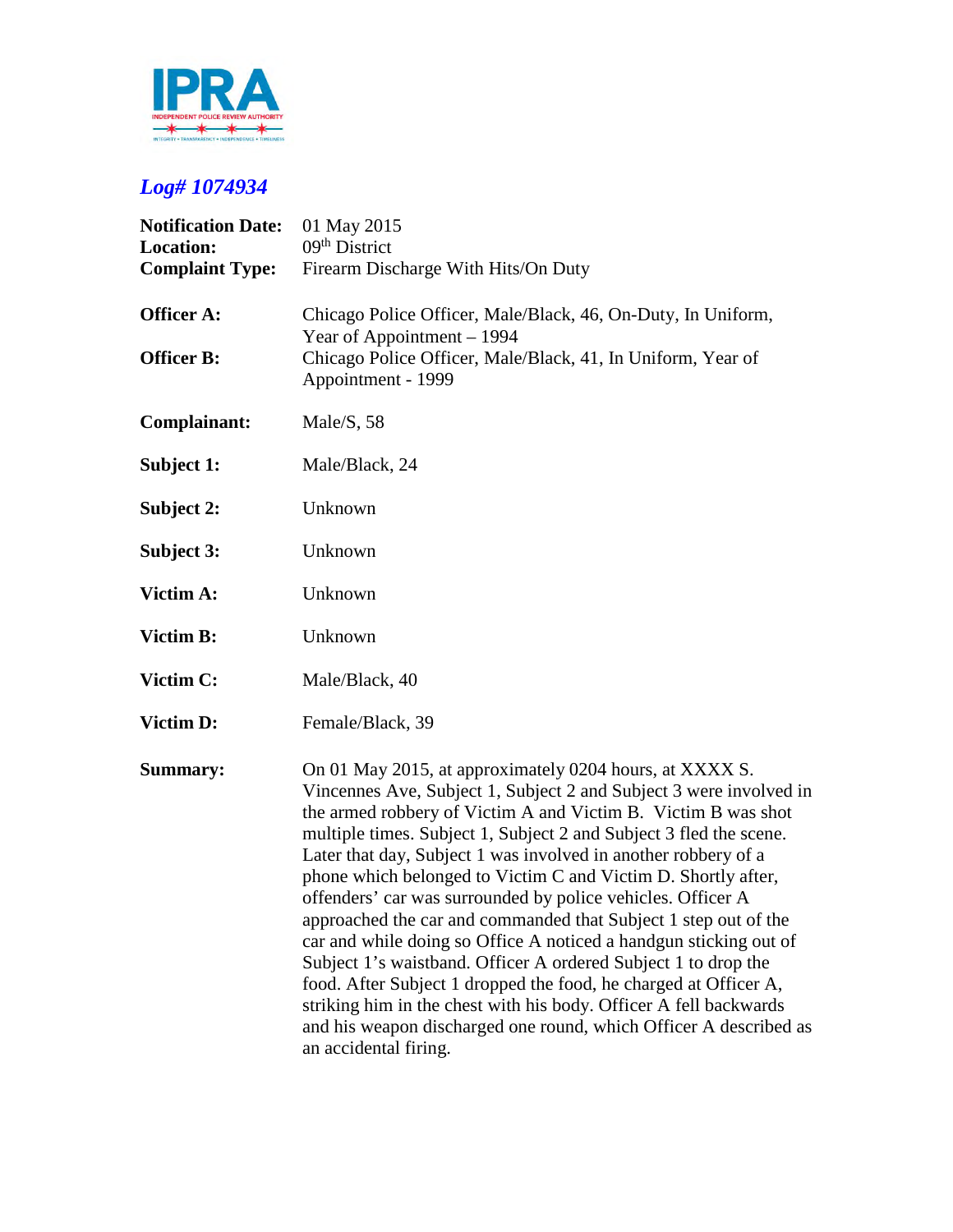

| Finding(s):       | Based on departmental procedures, departmental documents,<br>officers' statements, witness statements, In Car cameras and video<br>recordings IPRA recommends the following:                                                                                                                         |
|-------------------|------------------------------------------------------------------------------------------------------------------------------------------------------------------------------------------------------------------------------------------------------------------------------------------------------|
| <b>Officer A:</b> | • Allegation #1: Officer A was inattentive to duty when he<br>accidentally discharged his firearm, which resulted in<br>Subject 1 sustaining a gunshot wound, in the he violated Rule<br>10 of the Chicago Police Department's Rules and Regulations<br>Policy.<br>A finding of Unfounded<br>$\circ$ |
|                   | No Penalty recommended.                                                                                                                                                                                                                                                                              |
| <b>Officer B:</b> | Was inattentive to duty when he endangered Victim C and<br>$\bullet$<br>Victim D, by positioning his vehicle, with them inside of it,<br>in front of and/or near the offenders' vehicle, in that he<br>violated Rule 10 of the Chicago Police Department's Rules                                     |

**and Regulations Policy.**

o A finding of Sustained**.**

A penalty of **1 DAY SUSPENSION** was recommended for the sustained allegation.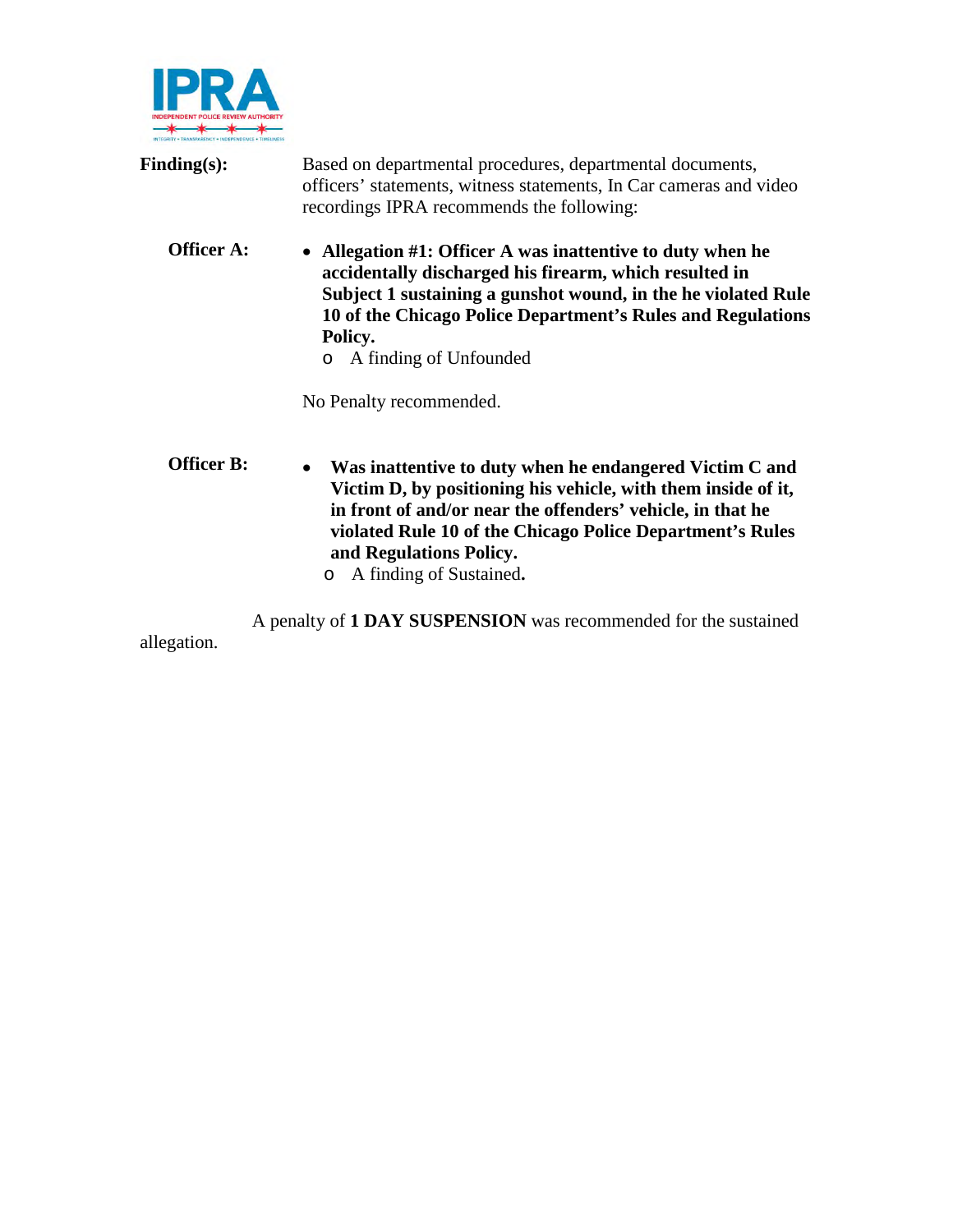

| <b>Notification Date:</b><br><b>Location:</b><br><b>Complaint Type:</b> | 20 October 2015<br>$24th$ District<br>Firearm Discharge                                                                                                                                                                                                                                                                                                                                                          |
|-------------------------------------------------------------------------|------------------------------------------------------------------------------------------------------------------------------------------------------------------------------------------------------------------------------------------------------------------------------------------------------------------------------------------------------------------------------------------------------------------|
| <b>Officer A:</b>                                                       | Chicago Police Officer, Male/White, 31, Off-Duty, Not in Uniform,<br>Year of Appointment $-2013$                                                                                                                                                                                                                                                                                                                 |
| Complainant:                                                            | Male/White, 51                                                                                                                                                                                                                                                                                                                                                                                                   |
| <b>Summary:</b>                                                         | On 20 October 2015, at approximately 0010 hours, off-duty Officer<br>A was inside his residence located at XXXX N. Oakley Ave when<br>he accidentally discharged his weapon.                                                                                                                                                                                                                                     |
| Finding(s):                                                             | Based on departmental procedures, officer statement, and<br>departmental documents, IPRA recommends the following:                                                                                                                                                                                                                                                                                               |
| <b>Officer A:</b>                                                       | Allegation #1: was inattentive to duty in that he accidentally<br>discharged his weapon.<br>A finding of Sustained.<br>$\circ$<br>Allegation #2: failed to make an oral report to the desk<br>٠<br>sergeant at the district of occurrence and to follow such oral<br>report with a written report on the prescribed form,<br>whenever a firearm is discharged by a member.<br>A finding of Sustained.<br>$\circ$ |
|                                                                         |                                                                                                                                                                                                                                                                                                                                                                                                                  |

A penalty of **1 DAY SUSPENSION** was recommended for the sustained allegations.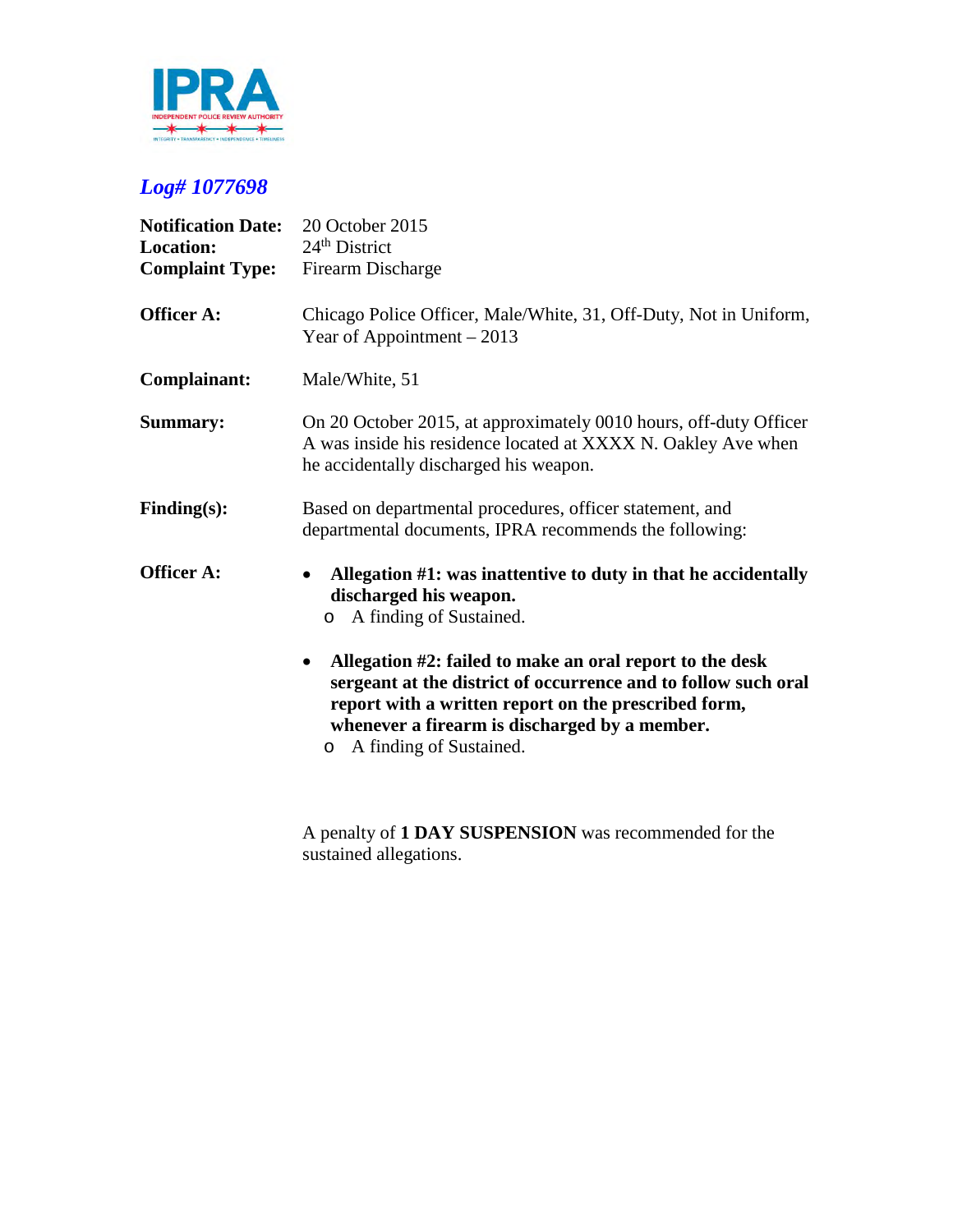

| <b>Notification Date:</b><br><b>Location:</b><br><b>Complaint Type:</b> | 29 October 2015<br>$16th$ District<br>Excessive Force/Off Duty - Injury                                                                                                                                                                                                                                                                                                                                                                                                                                                                                                                           |
|-------------------------------------------------------------------------|---------------------------------------------------------------------------------------------------------------------------------------------------------------------------------------------------------------------------------------------------------------------------------------------------------------------------------------------------------------------------------------------------------------------------------------------------------------------------------------------------------------------------------------------------------------------------------------------------|
| <b>Officer A:</b>                                                       | Chicago Police Officer, Male/White, 44, Off-Duty, Not In Uniform,<br>Year of Appointment – 1999                                                                                                                                                                                                                                                                                                                                                                                                                                                                                                   |
| <b>Officer B:</b>                                                       | Chicago Police Officer, Male/White, 45, On-Duty, In Uniform,<br>Year of Appointment - 2002                                                                                                                                                                                                                                                                                                                                                                                                                                                                                                        |
| Complainant:                                                            | Male/White, 46                                                                                                                                                                                                                                                                                                                                                                                                                                                                                                                                                                                    |
| <b>Sergeant A:</b>                                                      | Female/White, 45                                                                                                                                                                                                                                                                                                                                                                                                                                                                                                                                                                                  |
| <b>Summary:</b>                                                         | On October 29, 2015, complainant walked to the residence of<br>Officer A and his wife Sergeant A. Complainant wished to speak<br>with the couple regarding an altercation that occurred earlier in the<br>day between their dogs. A heated argument ensued between<br>complainant and Officer A. Complainant alleged that during this<br>argument, Officer A physically and verbally abused him. Police<br>Officers responded to the scene and complainant alleged that<br>responding Officer C stated to him, "The guy [Officer A] was right<br>to hit you."                                     |
| $Finding(s)$ :                                                          | Based on departmental policies, officer statements, video recording<br>and witness statement, IPRA recommends the following:                                                                                                                                                                                                                                                                                                                                                                                                                                                                      |
| <b>Officer A:</b>                                                       | Allegation #1: Officer A repeatedly struck Complainant<br>$\bullet$<br>about the right side of the head with his fist, in violation of<br>Rules2, 3, 6, 8, 9 and 10.<br>A finding of Not Sustained.<br>$\circ$<br>Allegation #2: Called Complainant a "dumb Pollack<br>motherfucker," in violation of Rules 2, 3, and 9.<br>A finding of Not Sustained.<br>$\circ$<br>Allegation #3: Was intoxicated during his contact with<br>$\bullet$<br>complainant, in violation of Rules 2,3, and 15.<br>A finding of Unfounded.<br>$\circ$<br>Allegation #4: Engaged in an unjustified verbal altercation |
|                                                                         | with Complainant by stating to him, "Who the fuck do you                                                                                                                                                                                                                                                                                                                                                                                                                                                                                                                                          |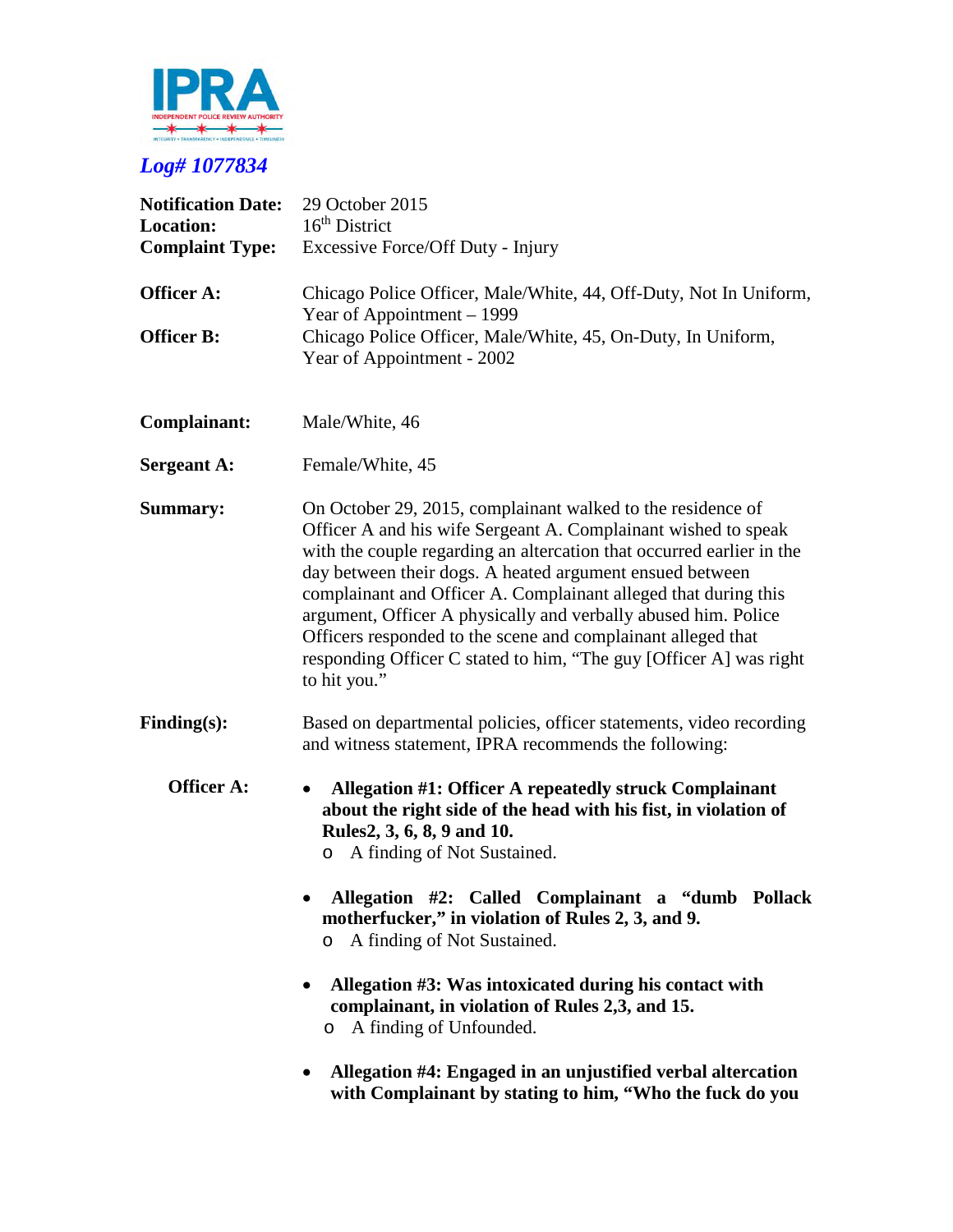

**think you are to come to my house where I just showed you nothing but respect and you're gonna motherfuck my wife in front of my kid. What kind of man are you? You're nothin' but a pussy. If you don't get off my property, I'm gonna throw you outta here," in violation of Rules 2, 3, 8, and 9.**

o A finding of Sustained

A penalty of **REPRIMAND** was recommended for the sustained allegations.

**Officer B: Allegation #1: Was rude and unprofessional in that following his response to the scene of a dog bite incident, he told Complainant, "The guy [Officer A] was right to hit you," in violation of Rules 2, 3, 8, and 9.** o A finding of Not Sustained.

No Penalty recommended.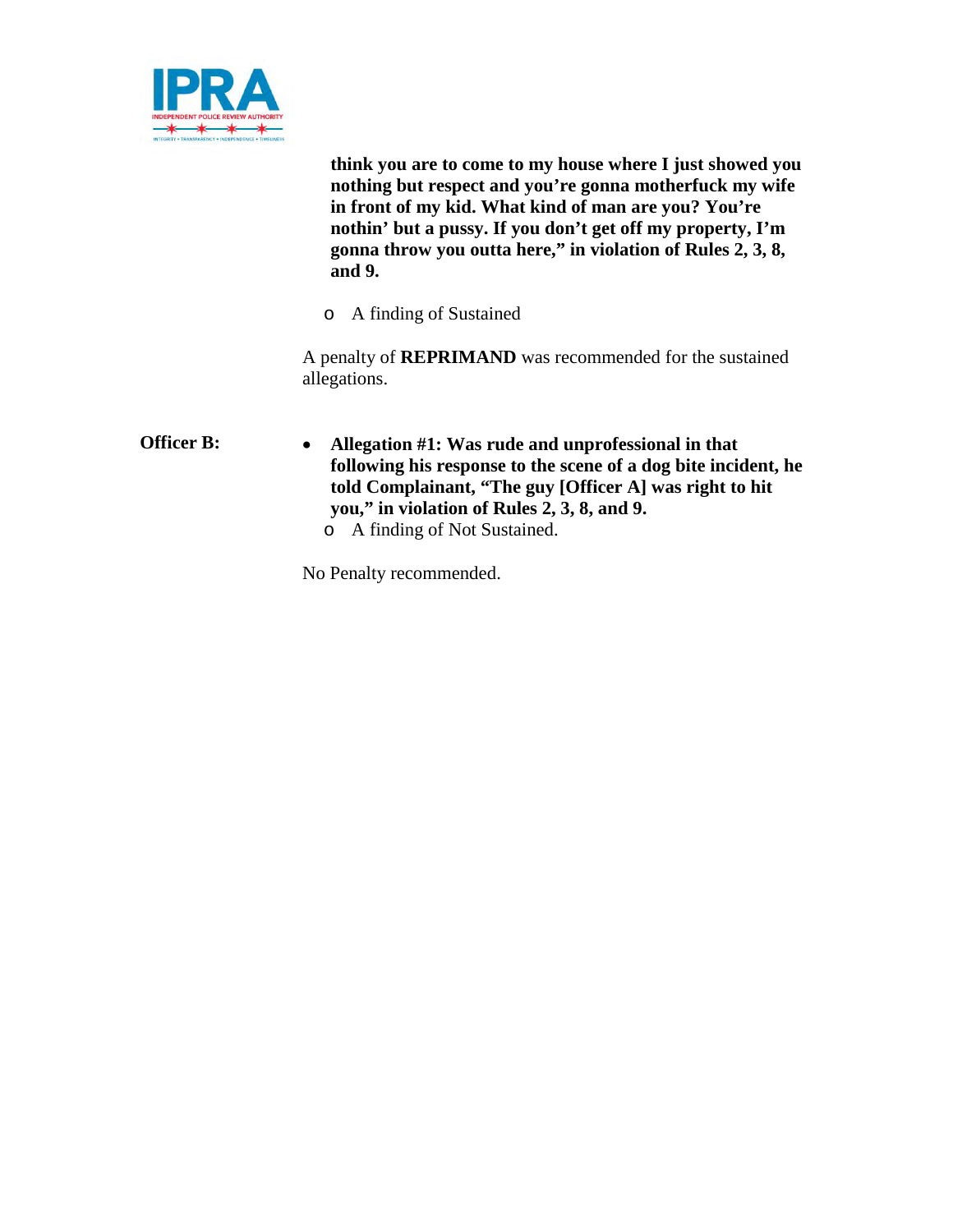

| <b>Notification Date:</b> | 16 January 2016                                                                                                                                                                                                                                              |
|---------------------------|--------------------------------------------------------------------------------------------------------------------------------------------------------------------------------------------------------------------------------------------------------------|
| <b>Location:</b>          | $12th$ District                                                                                                                                                                                                                                              |
| <b>Complaint Type:</b>    | Unnecessary Display of Weapon/Off Duty                                                                                                                                                                                                                       |
| <b>Officer A:</b>         | Chicago Police Officer, Male/White, 38, Off-Duty, Not In Uniform,<br>Year of Appointment $-2013$                                                                                                                                                             |
| <b>Officer B:</b>         | Chicago Police Officer, Male/S, 39, Off-Duty, Not In Uniform, Year<br>of Appointment, 2003                                                                                                                                                                   |
| <b>Complainant 1:</b>     | Male/S, $43$                                                                                                                                                                                                                                                 |
| <b>Complainant 2:</b>     | Male/White, 41                                                                                                                                                                                                                                               |
| <b>Summary:</b>           | On January 16, 2016 Chicago police officers responded to a 911<br>report of threats by off-duty Chicago police officers at Spectrum Bar<br>located at XXX S. Halsted Street, Chicago, Illinois.                                                              |
| $Finding(s)$ :            | Based on departmental policies, officers' statements, other<br>departmental documents, medical records, complainant statement,<br>witnesses' statements and video recordings IPRA recommends the<br>following:                                               |
| <b>Officer A:</b>         | Allegation #1: Engaged in an unjustified verbal altercation<br>with Complainant 2, in violation of Rule 2 and Rule 9.<br>A finding of Sustained.<br>$\circ$                                                                                                  |
|                           | Allegation #2: Was in possession of his weapon while<br>$\bullet$<br>intoxicated, in violation of Rule2; Rule 6 and relation to<br><b>Chicago Police Department Directive, Uniform, and Property</b><br>U04-02; and Rule 15.<br>A finding of Sustained.<br>O |
|                           | Allegation #3: Stated words to the effect of "Do you want me<br>to use this on you?" while placing his hand on his weapon, in<br>violation of Rule 2 and Rule 9.<br>A finding of Sustained.<br>$\circ$                                                       |
|                           | Allegation #4: Displayed his weapon, in violation of Rule 2<br>and Rule 38.<br>A finding of Sustained.<br>O                                                                                                                                                  |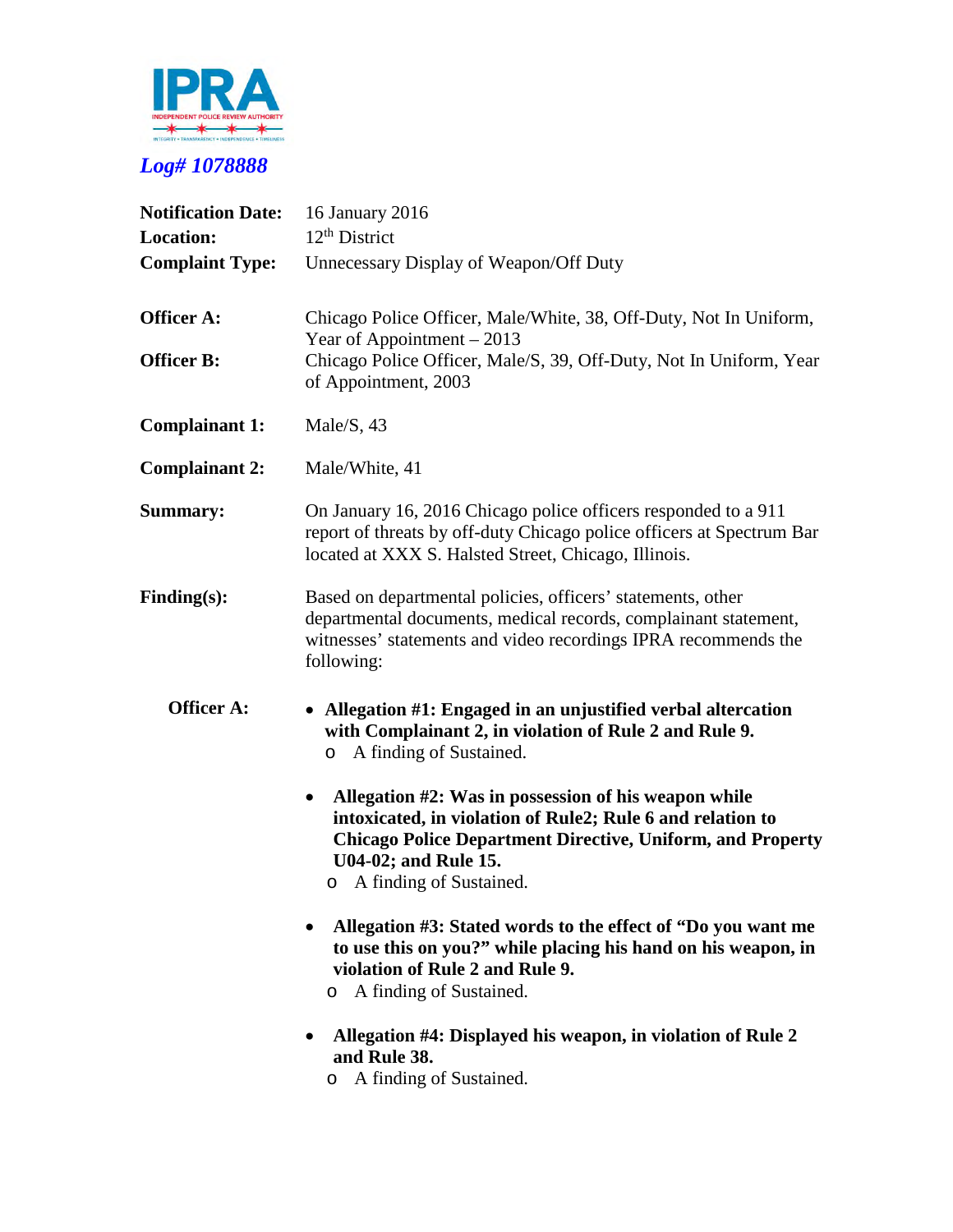

A penalty of **120 DAYS SUSPENSION** was recommended for the sustained allegations.

#### **Officer B: Allegation #1: verbally abused Complainant 2, in violation of Rule 2, Rule 8, and Rule 9.**

o A finding of Sustained.

A penalty of **5 DAYS SUSPENSION** was recommended for the sustained allegation.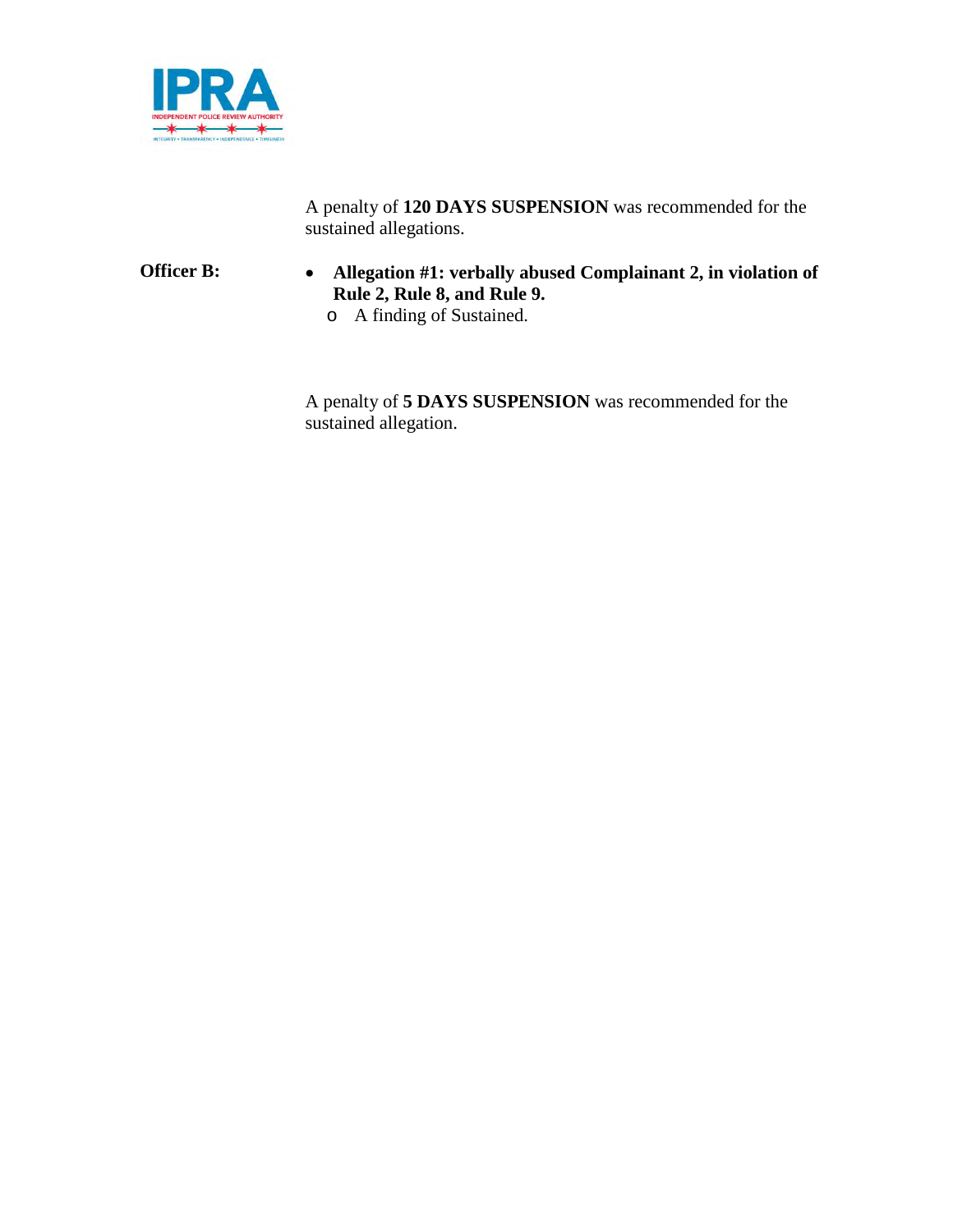

| <b>Notification Date:</b><br><b>Location:</b><br><b>Complaint Type:</b> | 26 February 2016<br>$19th$ District<br>Racial/Ethnic                                                                                                                                                                                                                                                                      |
|-------------------------------------------------------------------------|---------------------------------------------------------------------------------------------------------------------------------------------------------------------------------------------------------------------------------------------------------------------------------------------------------------------------|
| <b>Officer A:</b>                                                       | Chicago Police Officer, Male/Black, 57, On-Duty, In Uniform,<br>Year of Appointment $-2000$                                                                                                                                                                                                                               |
| Complainant:                                                            | Female/S, 57                                                                                                                                                                                                                                                                                                              |
| <b>Summary:</b>                                                         | On February 23, 2016, Officer A performed Park duties.<br>Complainant alleged that Officer failed to follow his duties and<br>respond to her message sent via in-car Portable Data Terminal.<br>Complainant also alleged Officer A said something along the lines<br>of, "I am a worker, not like these white jack-offs." |
| Finding(s):                                                             | Based on departmental procedures, officers' statements, and<br>departmental documents, IPRA recommends the following:                                                                                                                                                                                                     |
| Officer A:                                                              | • Allegation #1: stated to Complainant, something to the effect<br>of "I am not like these white jack-offs," in violation of Rules<br>$2, 3, 8,$ and 9.<br>o A finding of Sustained.<br>A penalty of 1 DAY SUSPENSION was recommended for the<br>sustained allegation.                                                    |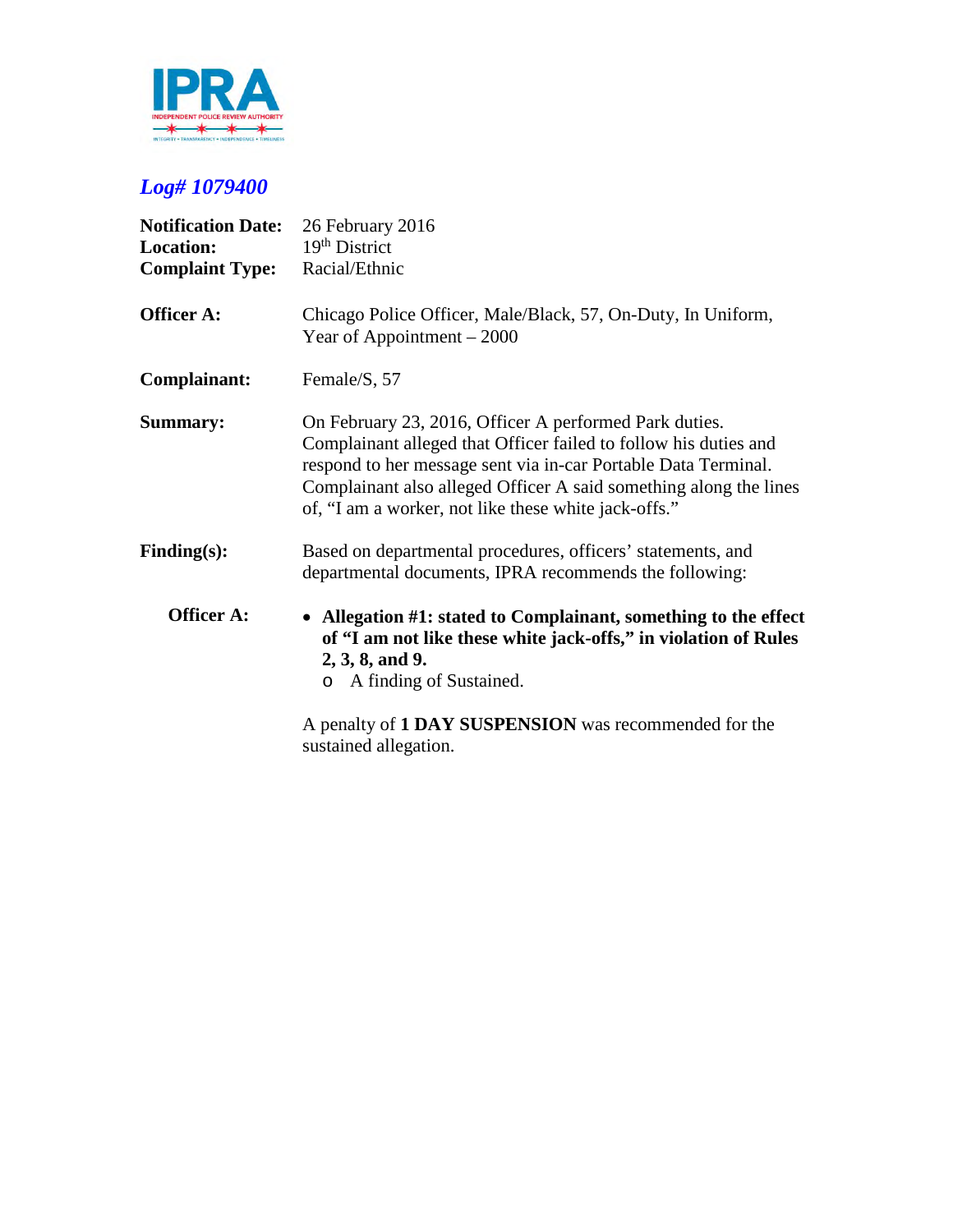

| <b>Notification Date:</b><br><b>Location:</b><br><b>Complaint Type:</b> | 26 August 2016<br>$17th$ District<br>Neglect of Duty                                                                                                                                                                                    |
|-------------------------------------------------------------------------|-----------------------------------------------------------------------------------------------------------------------------------------------------------------------------------------------------------------------------------------|
| <b>Officer A:</b>                                                       | Chicago Police Officer, Male/White, 45, Off-Duty, Not In Uniform,<br>Year of Appointment $-2013$                                                                                                                                        |
| Complainant:                                                            | Female/White, 58                                                                                                                                                                                                                        |
| <b>Summary:</b>                                                         | On August 26, 2016, at approximately 11:45 a.m., Officer A was<br>cleaning his duty weapon at his residence at XXXX N. Monticello<br>and inadvertently pulled the trigger while aligning his sights<br>causing the weapon to discharge. |
| $Finding(s)$ :                                                          | Based on departmental policies, departmental documents, and the<br>officer statement and audio recordings IPRA recommends the<br>following:                                                                                             |
| <b>Officer A:</b>                                                       | • Allegation #1: was careless in the handling of his duty<br>weapon when he discharged a round which struck a<br>residence across the street.<br>A finding of Sustained.<br>$\circ$                                                     |
|                                                                         | A penalty of 20 DAYS SUSPENSION was recommended for the                                                                                                                                                                                 |

sustained allegation.